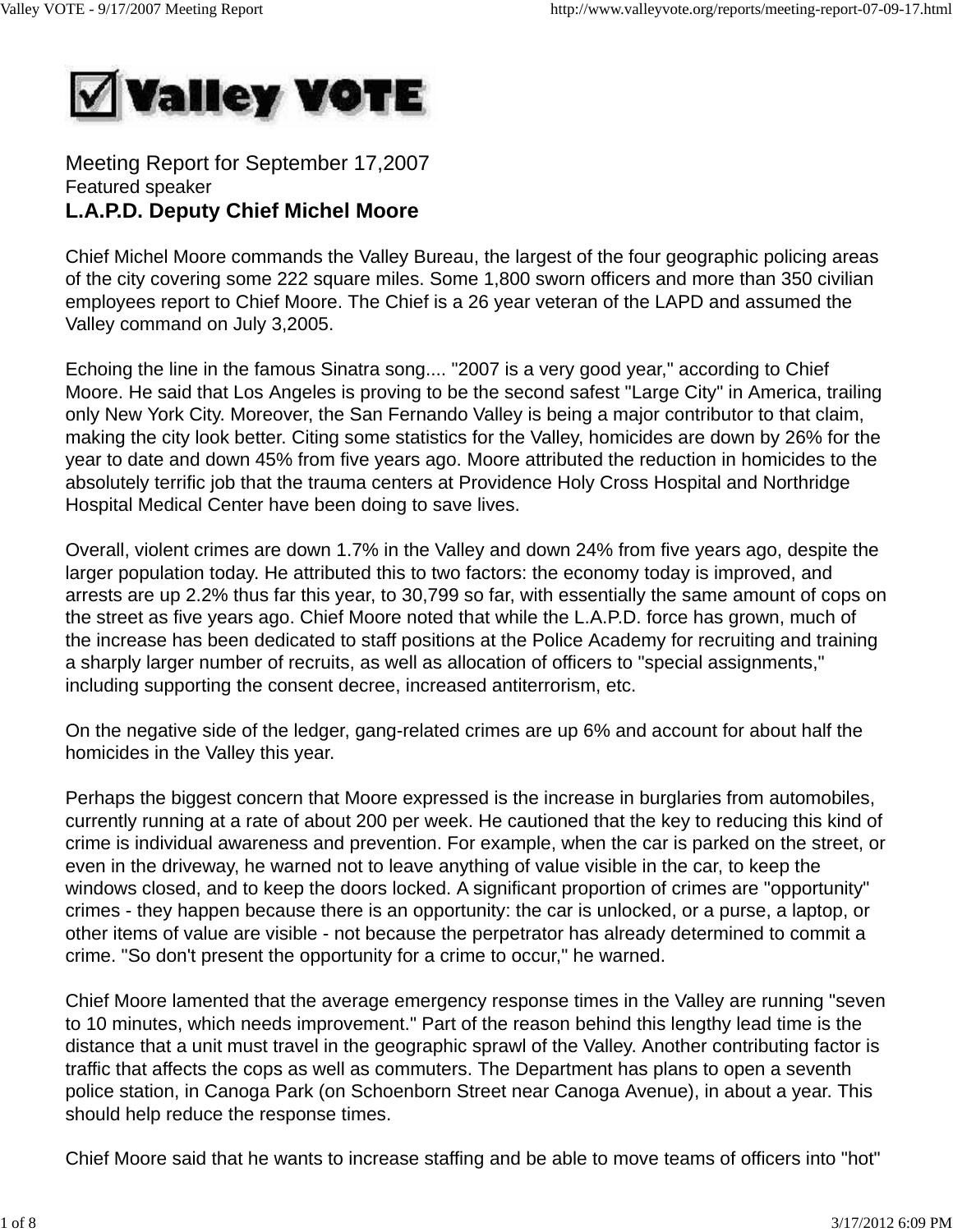areas. For example, he noted that dedicated teams of some eight officers have been assigned to the Panorama City area under the "Safer Cities Initiative." The objective of that initiative is to reduce crime by showing a greater police presence. Such deployment reduces crimes of opportunity, but it also displaces crime into other areas.

Perhaps his biggest challenge is to balance all the demands on the police, not just in the blackand-white units but in counter-terrorism, gang suppression, and all the other things that the police do as part of their jobs.

------------------------------------------------------------------------------------------------

## **LA DWP Rate Action Report - Jack Humphreville**

The Neighborhood Council Oversight Committee(OSC) on does NOT recommend the proposed DWP Rate Action at this time. One of the reasons is that the rate increases are misleading. The OSC also recommends that the Neighborhood Councils support that the 120 day NC review should begin upon the date of the first Huron presentation, August 18,2007

WATER: DWP has indicated that the rate increases on July 1, 2008 and July 1, 2009 will total **6.2%** based on Total Operating Revenue. However, we calculated the per unit rate increases to be **12.3%.** Why? We have analyzed the rate hikes line by line. The Base Rate increases as a % of Base Rate revenues are 13.9%. Pass Through components (those not subject to review or approval) increase 10.7% over the two year period. Note: these pass through components do NOT include Purchased Water. We also noted that the transfer from DWP to the City's General Fund is projected to be \$33.3 million, or 5% of the prior year revenues. However, these transfers may not be paid due to litigation.

POWER: DWP has indicated the rate increases on January 1, 2008, July 1, 2009, and July 1, 2009 are **8.5%**, again based on Total Operating Revenue. Again, we differ since we calculated the per unit increase to be **23.0%** . Why? Again, we have analyzed the rate hikes line by line. The Base Rate increases of \$237.6 million (including the 10% Municipal Tax) are 15.1% of Base Rate Revenues. Energy Cost Adjustment Factors (a pass through not subject to review or approval) increase \$417 mm (including the 10% Municipal Tax) over 3 years, or 57.5%! The transfer from DWP to the City's General Fund is \$183 million, of which over \$50 million is the result of the 40% increase in the transfer rate from 5% to 7% of revenues. Please note that the Oversight Committee approves of the Power Reliability Program in principle. We also noted that the Revenue Requirements Study by Huron Consulting was limited in its scope in that it only reviewed revenue requirements needed to finance DWP's proposed budget, but did not analyze the proposed budget and the efficiency of DWP in delivering its services. We also noted that DWP has been slow in implementing recommendations by Huron in areas such as work force planning, Customer Service Centers, project management and Shared Services overhead.

See the following discussion and tables for further details.

WATER: DWP has requested base rate increases of \$23.0 million (3.1%), effective July 1, 2008, and \$24.6 million (3.1%), effective July 1, 2009, or a total of \$47.6 million, or 6.2%. These percentages are based on Total Operating Revenue.

Fiscal Year Ending 2007 2008 2009 2010 2 Years Revenue Increase \$ 18.4 23 24.6 47.6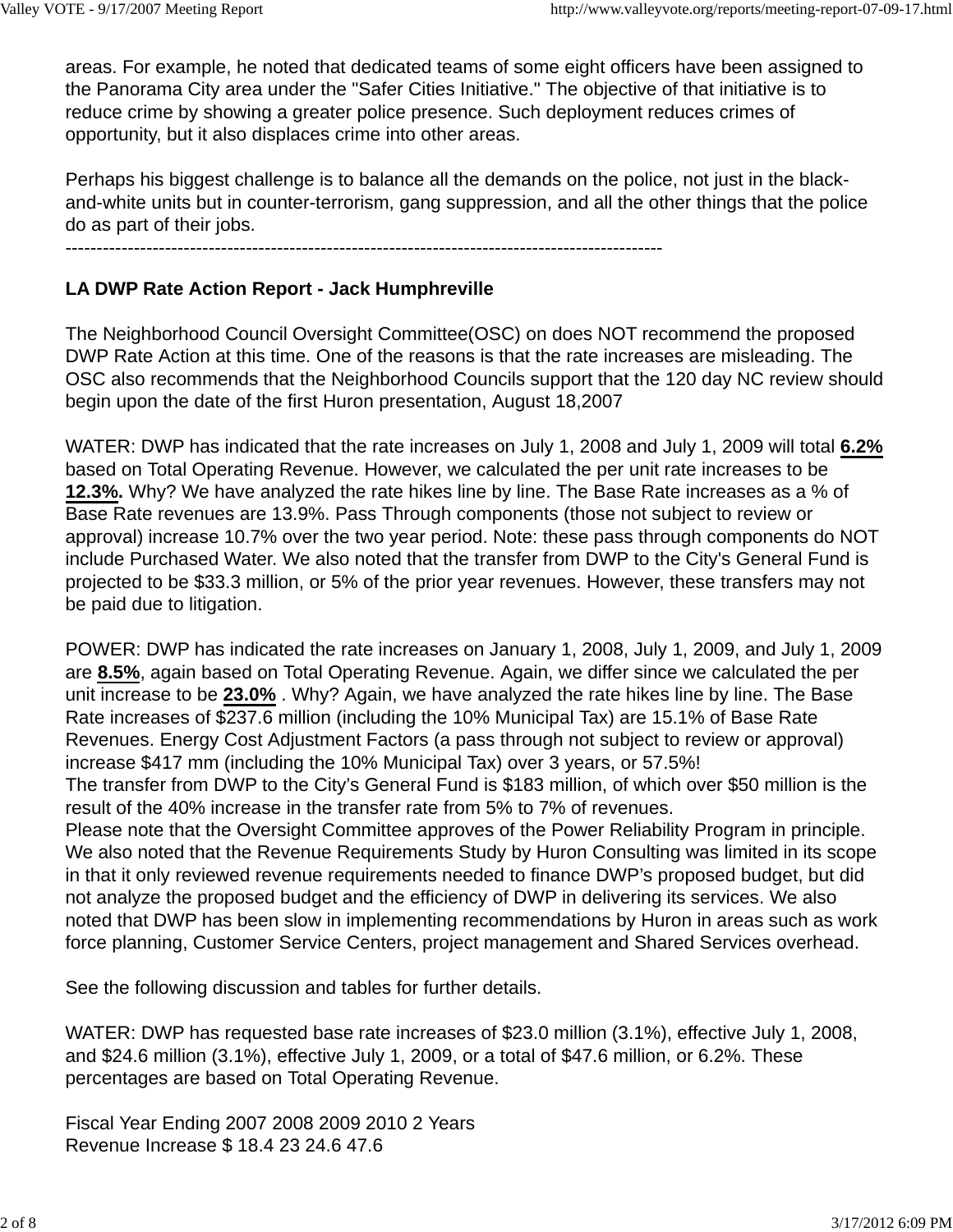Total Operating Revenue \$66.2 766.1 65.7 815.5 % Increase 2.8% 3.0% 3.2% 6.2%

We used a line by line approach. Increases are 13.9% of Base Rate Revenues, not 6.2%.

2007 2008 2009 2010 2 years Increase \$18..4 \$23.0 \$ 24.6 \$47.6 Base Rate \$ 347.0 \$ 342.9 \$371.5 \$ 400. % Increase 5.3% 6.7% 6.6% 13.9%

Pass Through revenues (not subject to approval by the City Council) increase 10.7% for the two years beginning two years beginning July 1, 2008, after a 19% this fiscal year.

2007 2008 2009 2010 2 Years Pass Through Components \$171.5 \$204.5 \$204.8 \$ 226.5 Increases \$ 33. \$ 0.3 21.7 \$ 22.0 % Increases 19.2% 0.1% 10.6% 10.7%

Net: Rates will increase by \$79 million, or 14% over the next two years. Unit costs will increase by 12.3%, after a 7.5% increase this current year.

2007 2008 2009 2010 2 Years Sales (million HCF) 278.4 273.5 275.9 277.8 Base Rate Revenues \$347 \$343 \$ \$372 \$ 400 Pass Through Revenues \$172 \$205 \$205 \$ 227 Total Revenues \$519 \$547 \$576 \$627 Increase \$29 \$ 29 \$50 \$ 79 % Increase 5.6% 5.3% 8.7% 14.0% Cost per Unit \$1.86 \$ 2.00 \$ 2.09 \$ 2.26 7.5% 4.4% 8.0% 12.3%

For the current fiscal year, DWP has forecasted a \$70 million increase in purchased water. It is forecasted to go down by \$30 million next year. Given the environmental issues in the Sacramento delta, the competition Colorado River water, the problems with local water supplies, and the uncertainty of snowfall in the Eastern Sierras, these projections may be optimistic.

2007 2008 2009 2010 WPA -Purchased Water \$ 147.7 \$218.7 \$189.4 \$189.0

The transfer to the City's General Fund is subject to litigation at the current time.

2007 2008 2009 2010 Transfer to City's General Fund \$ 29.9 \$33.3 \$38.3 \$ 38.3

POWER: DWP has requested base rate increases of \$33 million (\$66 million on an annualized basis since this is a mid year increase) (2.9%), effective January 1, 2008, \$75 million (2.9%), effective July 1, 2008, and \$75 million (2.7%) on July 1, 2009, totaling \$216 million (8.5%). These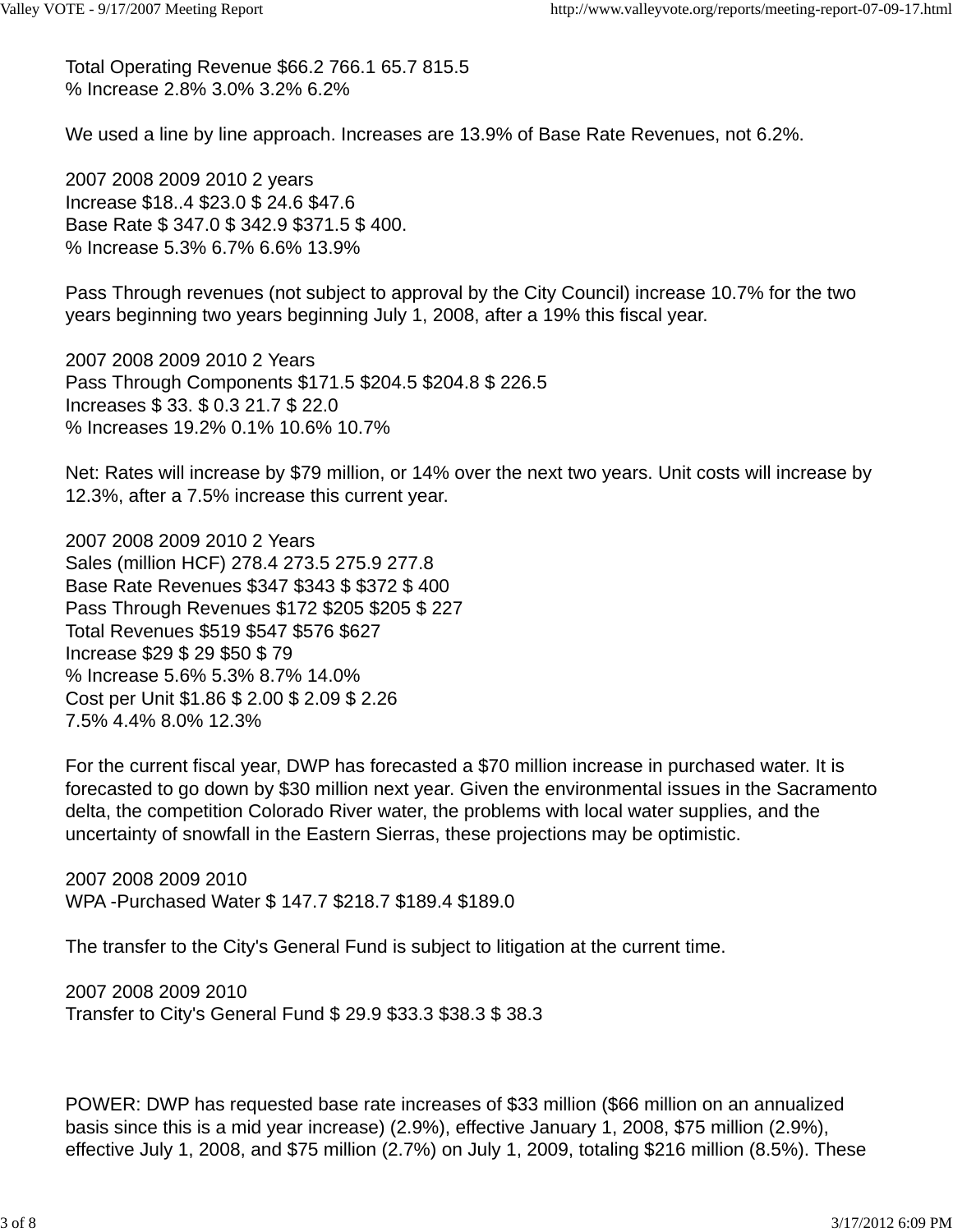percentage increases are based on Total Operating Revenue.

The 10% Municipal Tax adds \$21.6 million, making the total \$237.6 million.

However, these increases and the % increases are not consistent with DWP's projections which indicate a 23% increase in unit costs over the three year period beginning July 1, 2007.

2007 2008 2009 2010 Retail Sales (GWh) 24,292 23,508 23,432 23,276 -4.2% -3.2% -0.3% -0.7% Retail Revenues \$2,376 \$ 2,427 \$2,636 \$ 2,800 17.8% 2.1% 8.6% 6.2% Kwh 9.78 10.32 1.25 12.03 23.0% 5.6% 9.0% 6.9%

A line by line analysis shows that the increase in Base Rate Revenues is about 15%, not 8.5%.

2007 2008 2009 2010 Total Base Rate Revenues \$1,615 \$1,572 \$2,569 \$1,569 Increase \$66 \$75 \$75 \$216 Municipal Tax \$7 \$ 8 \$ 8 Total Increase \$73 \$83 \$83 \$238 % Increase 4.6% 5.3% 5.3% 15.1%

The Energy Cost Adjustment Factor is a "Pass Through" component and is not subject to approval by the City Council. It increases \$417 million (including the 10% Municipal Tax), or about 57%, over the next three years.

2007 2008 2009 2010 Total Energy Cost Adjustment \$725 \$804 \$954 \$1,104 Increase \$79 \$150 \$ 150 \$379 Municipal Tax 8 15 15 38 Total Increase 87 165 165 417 % Increase 12.0% 20.5% 17.3% 57.5%

As a result, rates per KWh will increase by about 23% over the three year period, not 8.5%.

Power Rate Restructuring: While it is intended to be revenue neutral by class (residential v commercial), we have not been able to determine the impact. There is concern that the 30 year old Customer Service program may not have the flexibility to implement all of the changes.

The transfer to the City's General Fund is equal to 7% of prior year's revenues. However, the transfer rate was increased 40% (from 5% to 7%) in 2004.

2007 2008 2009 2010 Transfer to City's General Fund \$175 \$183 \$198 \$ 204

------------------------------------------------------------------------------------------------ **Response by L.A. DWP representatives to LA DWP Rate Action Report by Jack Humphreville**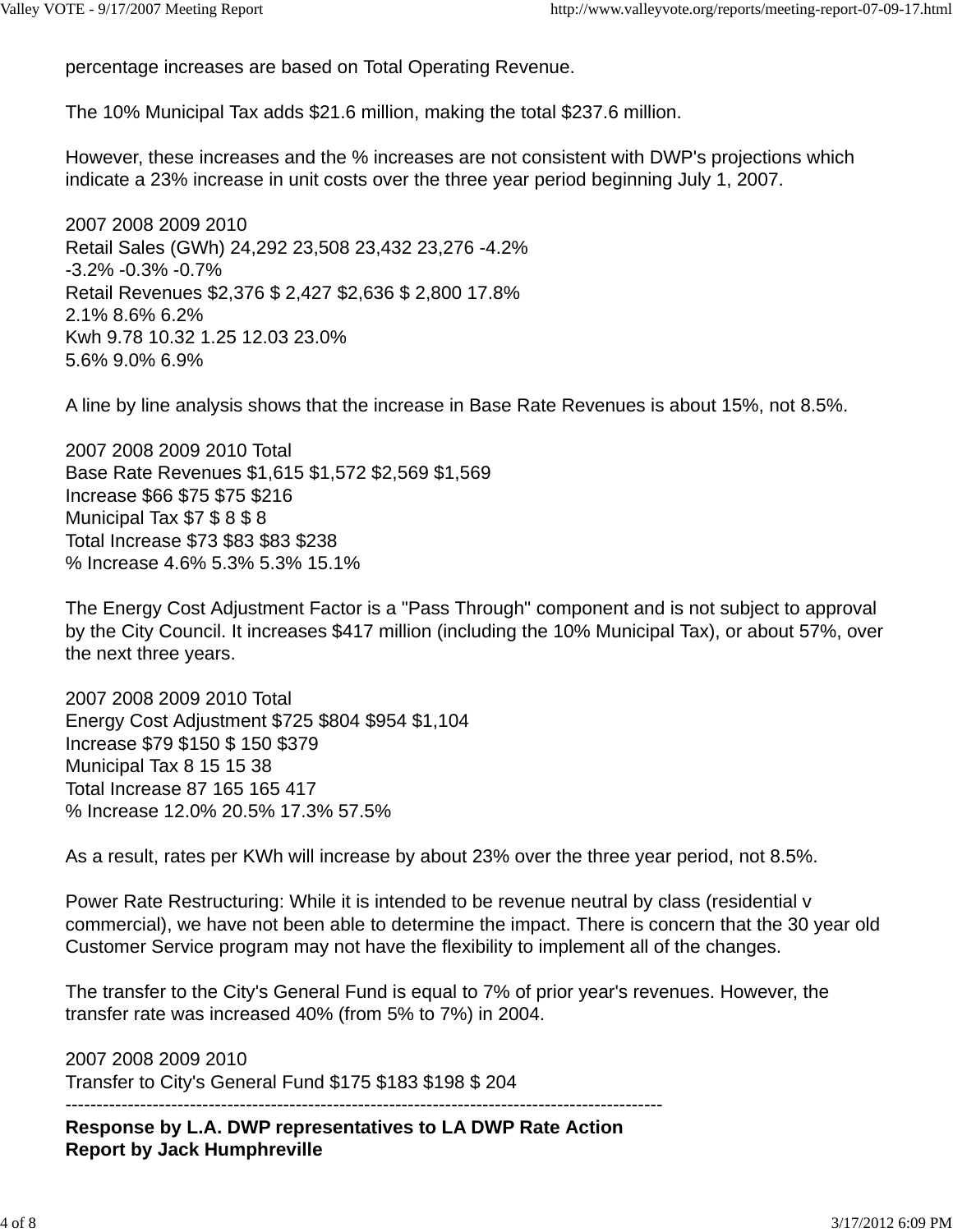DWP representatives **Jeff Peltola** and **Greg Bartz** attended the Valley VOTE meeting. They brought copies of the Huron Report dated July 30,2007 "Revenue Requirements Study" for those in attendance. They also had handouts that responded to the OSC report and the presentation by Jack Humphreville. Since the document is too extensive for this monthly report we have included here 2 significant paragraphs from that material.

*" The LADWP has complied in good faith with the provisions of the MOU between LADWP and the NC's. The MOU states that*

*LADWP will use its best efforts to provide notification of any proposed Rate Action. Such notification will include the rate action, and upon request, copies of the supporting documentation provided to the Board and the City council for consideration". After more than a month of fiscal Year (FY) 2007-08 Budget reviews by the Board, which contemplated Water and Power revenue increases, on Tuesday, June 5,2007, the Board approved the FY 2007-08 Budget. The NC's were notified in a e-mail of the proposed revenue increases on June 5,2007 to begin the 120 days review period that ends on October 1,2007"*

*" An unwillingness to support the proposed LADWP revenue increases, based solely upon the fact that the Huron/BWG report was not released by the CAO and CLA for a 120-day review period concurrent with the LADWP's NC MOU 120-day review period for the proposed water and electric revenue increases and electric rate restructuring is contrary to the MOU. This additional delay would serve to undermine the significant outreach conducted by the LADWP in full conformance with the MOU and potentially result in the LADWP not meeting its financial planning criteria."* -----------------------------------------------------------------------------------------------

### **Financial Report - Richard Bort**

The Public Employee Benefits Reform Initiative "The Coming Storm"

Nearly every governmental entity in California that offers retirement benefits to its employees is facing a major fiscal problem: It has not put away nearly enough funds to pay the employees' pension and healthcare benefits when they become due. The shortfall in funding today can only be estimated, but it is estimated to exceed \$500 billion. That's half a trillion dollars!

These public employer underfunded pension liabilities and unfunded retiree health benefits have been developing for many years, but it came to light only recently. Until recently, there was no requirement for any government entity to calculate the amount of funding needed to pay the retirement benefits that it had promised to its eligible employees. Now that has changed.

#### Pension Liabilities

A recent (2007) survey of the Public Retirement System in California by the California Research Bureau estimated the unfunded pension liabilities (excluding healthcare) as follows:

# **Funding Status by Employer Type (in \$billions)**

------------------------------------------------------------------------------------------------ Employer Assets Liability Unfunded Funded Liability Ratio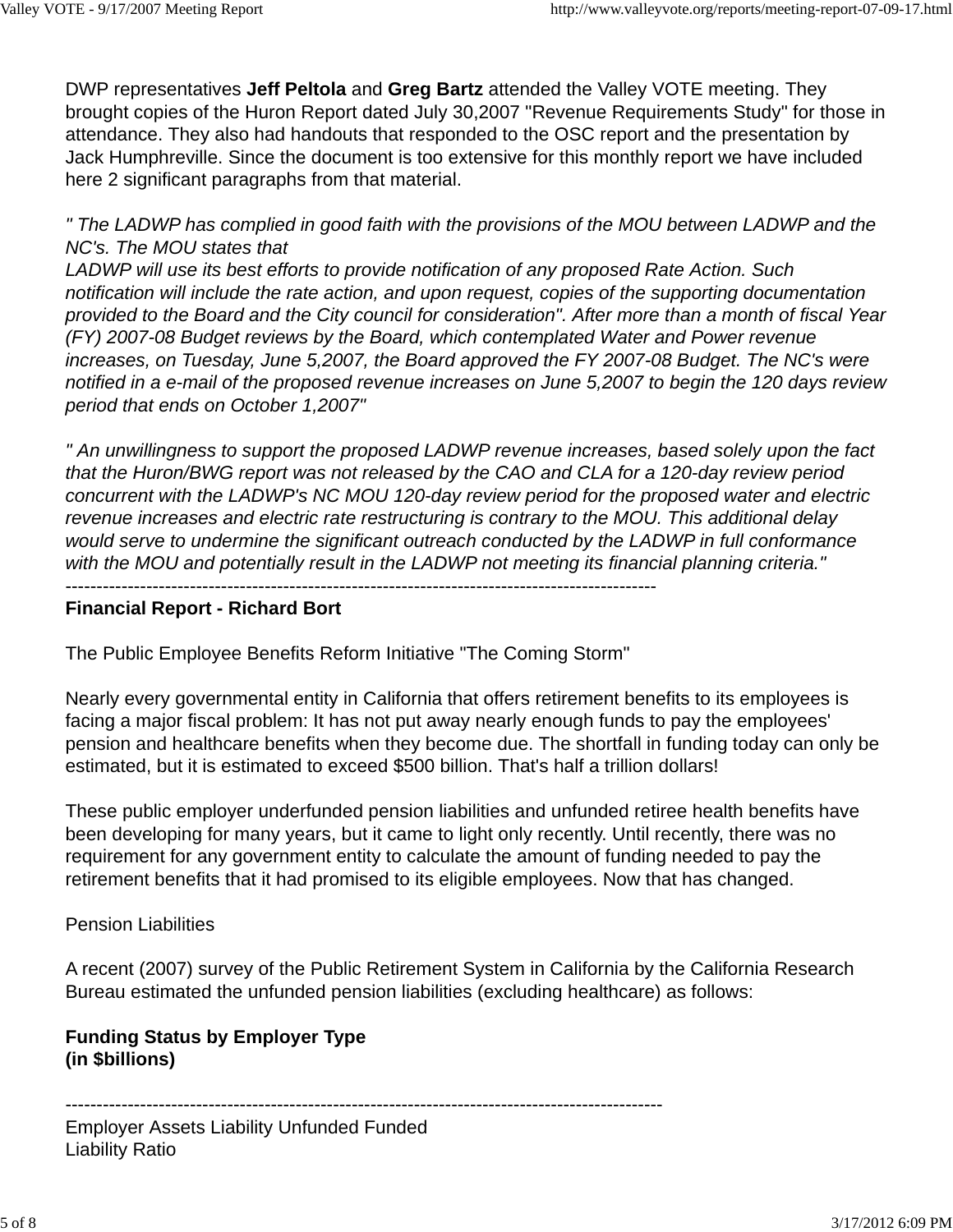-------------------------------------------------------------------------------------------------

STATE\* 142.3 165.5 (\$23.20) 86.0% PUBLIC\* 221.9 247.8 (\$25.90) 89.5% OTHERS\* 2.1 2.8 (\$0.70) 75.0%

TOTAL \$516.0 \$579.5 (\$63.5) 89.0%

### \*STATE (incl. CSU and UC)

\*SCHOOLS (incl. school and community college districts that contract with CalSTRS and CalPERS \*PUBLIC AGENCIES (counties, cities, special districts, including CalPERS and independent) \*OTHERS (estimate of non-responding city and special district retirement systems) Source: Calif. Research Bureau Public Retirement System Survey (Preliminary Results), July 12, 2007

Former Assemblyman Keith Richman became alarmed at this growing public liability as he neared his term limit, and following his retirement from the state legislature he decided to try to do something about it. He formed the California Foundation for Fiscal Responsibility (http://www.californiapensionreform.com), which is preparing a ballot initiative targeted for November 2008. The initiative, tentatively entitled the "Public Employee Benefits Reform Initiative," seeks to place responsible limits on the defined benefit pension and retiree healthcare plans that can be offered to **new** state and local government employees hired after July 1, 2009.

Meanwhile, in anticipation of Richman's campaign to get this initiative on the ballot, the Los Angeles Police Protective League (http://www.lapd.com, the union that represents LAPD officers) has already mounted an aggressive radio campaign urging the public not to sign the petition being circulated by "a special interest group," claiming that if successful the new law would cut by half the pensions of police, firefighters, and other public employees.

Valley VOTE plans to evaluate the proposed initiative and take a position on it, so batten down the hatches for the coming storm!

#### ------------------------------------------------------------------------------------------------

#### **Neighborhood Council Report - Polly Ward**

Raphe Sonenshein, Executive Director of the Neighborhood Council Review Commission (NCRC) reported at the Citywide Alliance meeting on Saturday, the following:

The NCRC will vote on its final report tomorrow, and will then present the report within the week to the City Council, from whence it will e sent to various committees for review. The expectation is that it will take a number of months for the recommendations to be reviewed and approved City Council for implementation. There are **73** specific recommendations in the report by the Commission.

The report suggests that the following be adopted (and more):

1. Stakeholder be defined as lives, works, owns property in the area, or declares self as a stakeholder with factual basis for such.

- 2. Recommends substituting a Sunshine Law in place of the Brown Act
- 3. Elections be run by the City Clerk
- 4. Defines the role of NCs.
- 5. Unspent \$ by NC's will revert to the a special NC fund for outreach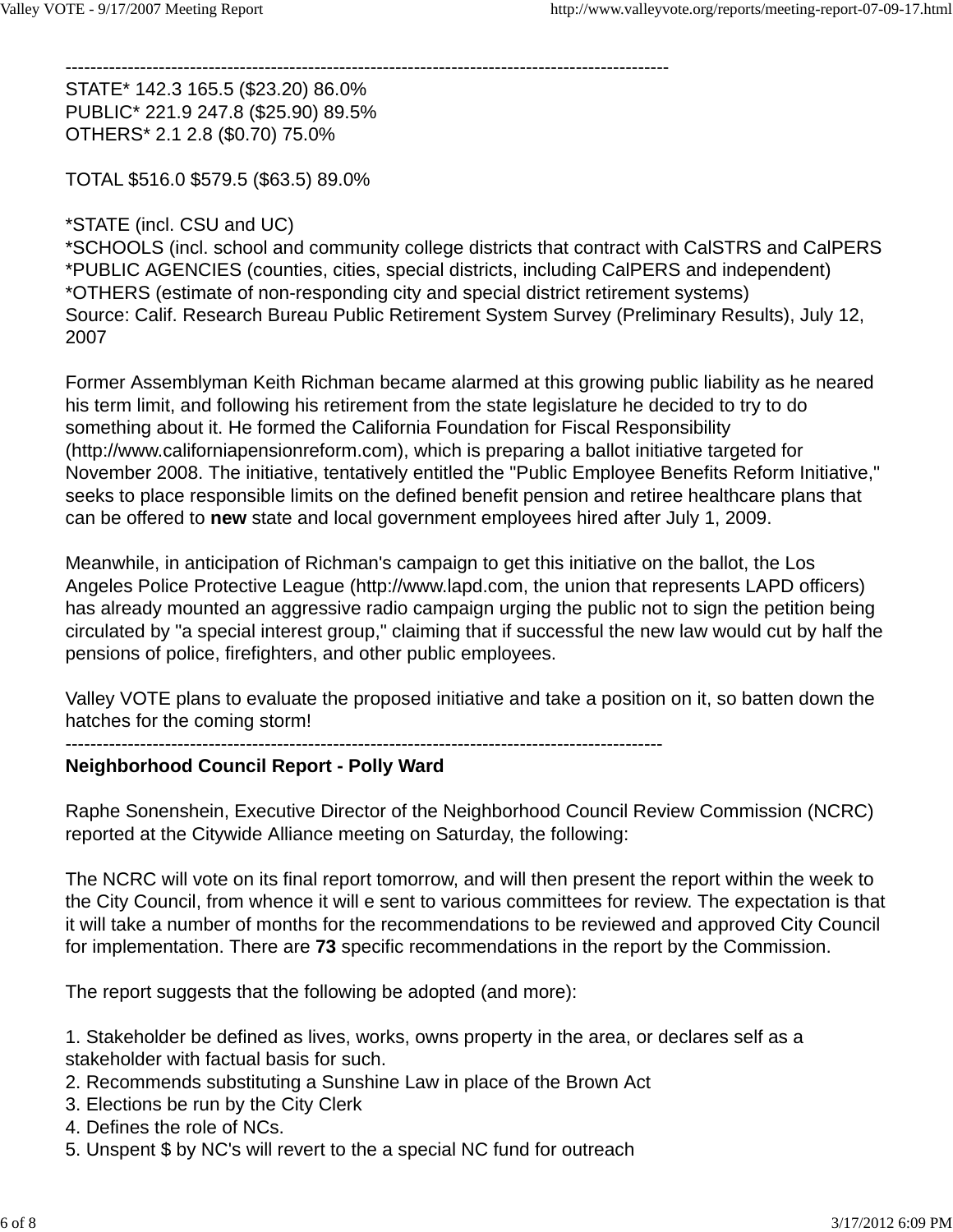6. The city will share responsibility for outreach with NCs.

To get copy of the report go on-line to www ncrcla.org or call the city clerk for a mailed copy.

There is still time to input into the process. NCs are encouraged to calendar the topic, and send comments to their City Council representative.

### **Housing Report - Vic Vereck**

Members of the Los Angeles City Council want to assess the public with a parcel tax of about \$40 per property. The purpose is for gang suppression. But by making more fiscally prudent decisions, gang suppression could be accomplished without a dime of additional tax. In fact, more prudent decisions would actually increase tax revenue and decrease wasteful spending while helping to solve the gang problem.

What decision can accomplish all of that? By allowing the owners of older apartments to evict nuisance tenants who make life miserable for their neighbors by serving them a 30-day notice to quit. The owners should also be allowed to collect (through rent increases) at least the cost of improvements and major repairs done to their property. The Rent Stabilization Ordinance severely prevents that. By allowing owners to evict the problem tenants, they would improve the desirability and assessed value of their property and spare the Police Department and City Attorney's Department from having to allocate part of their operating budgets to making trips to apartment complexes. The more investors are motivated to invest in residential rentals, the less demand there would be for taxpayer subsidized housing. That eliminates the need for a parcel tax.

--------------------------------------------------------------------------------------------

#### **Land Use - Pauline Tallent**

Pauline updated the members on all the issues that are under consideration by Valley VOTE. She requested that interested members contact Valley VOTE if they would like to help on any of the following; Mansionization; Eminent Domain; Las Lomas; Veterans Sepulveda Facility; L.A. River Improvement; Sober Living homes; Thomas Properties at N.H.Metro Station; Densification along Ventura Blvd.; Downtown Grand Ave Project.

------------------------------------------------------------------------------------------------

### **Valley VOTE Event**

You are invited to join the Valley VOTE members, local legislators and other community leaders for an event to be held on October 13,2007. A buffet dinner will be served at the private home of Barbara and Richard Leyner in Northridge. Valley VOTE is an all volunteer organization with no paid staff. We welcome your attendance. The cost is \$35 for an individual and \$60 per couple.

Please RSVP by October 1,2007 to Jesicca Edgington at 818 905 2400 ext 110. Please mail checks to the Leyner residence at 17312 Dearborn Street , Northridge Ca. 91325.

We need your financial help. Please check out our website (www.valleyvote.org ) to find out more about our organization. We are a nonpartisan 501 c4.

#### **Valley VOTE Mission Statement**

Valley VOTE, a diverse coalition of San Fernando Valley residents, businesspeople, educators, community activists, and organizations, is committed to exploring and fostering the implementation